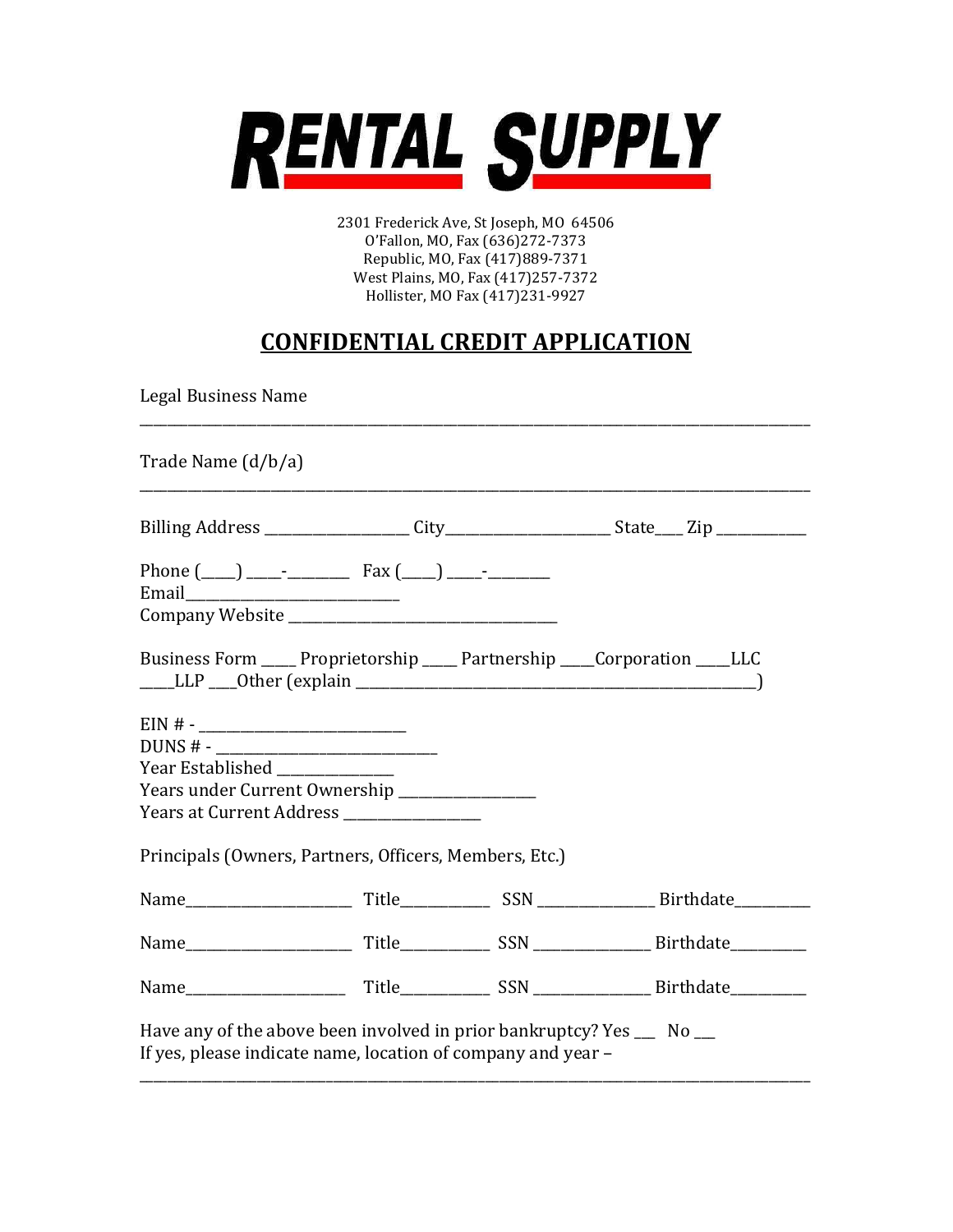

## CONFIDENTIAL CREDIT APPLICATION (p.2)

| <b>Accounts Payable Contact -</b> |  |  |
|-----------------------------------|--|--|
|                                   |  |  |
|                                   |  |  |
| <b>Banking References -</b>       |  |  |
|                                   |  |  |
|                                   |  |  |
|                                   |  |  |
|                                   |  |  |
| <b>Trade References -</b>         |  |  |
|                                   |  |  |
|                                   |  |  |
|                                   |  |  |
|                                   |  |  |
|                                   |  |  |
|                                   |  |  |
|                                   |  |  |
|                                   |  |  |

Financial information may be requested in addition to the information provided with this application.

### IN ORDER TO EXPEDITE PROCESSING, PLEASE INCLUDE FAX NUMBER OR EMAIL ADDRESSES ON ALL REFERENCES PROVIDED.